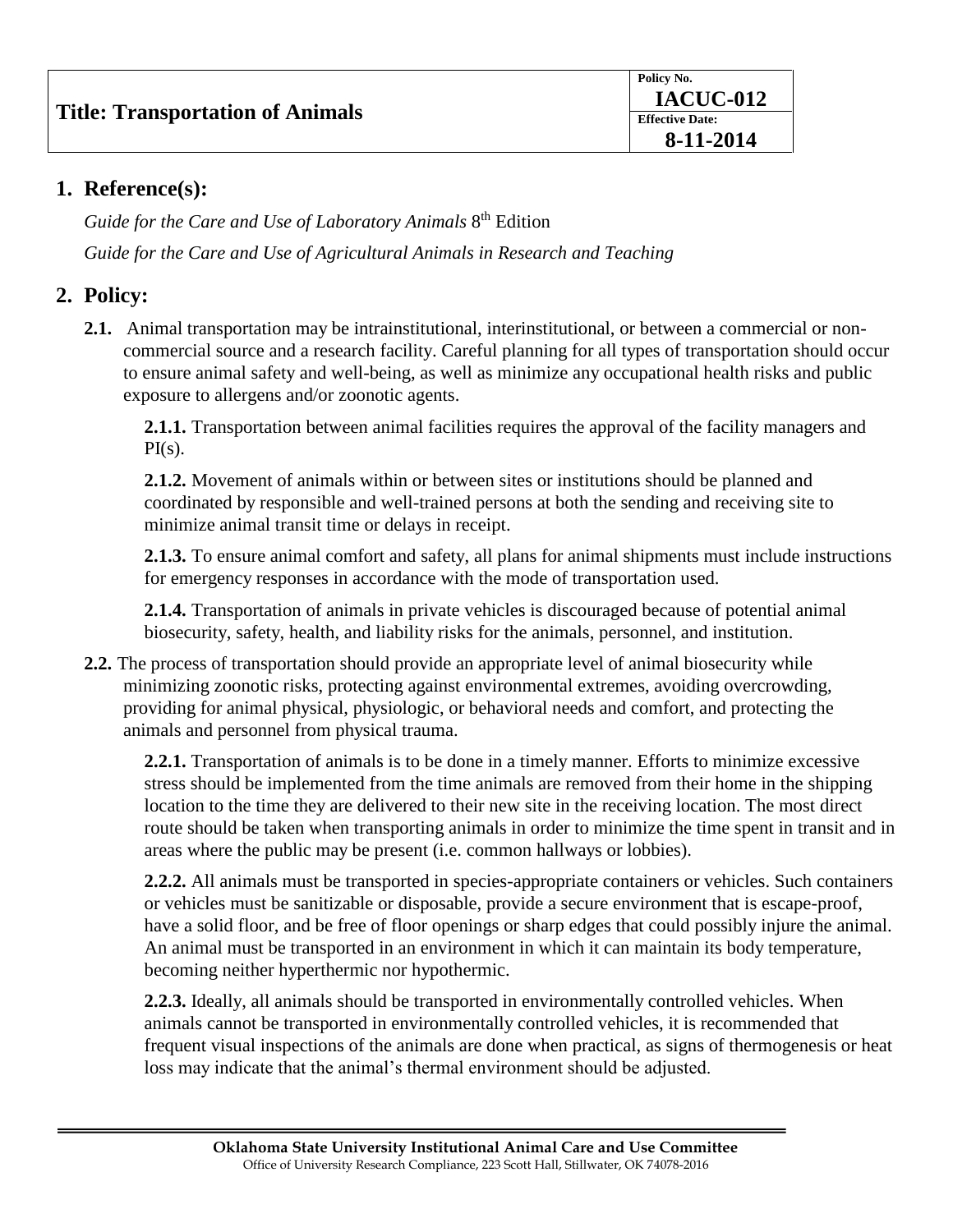**2.2.4.** Determining the appropriate density of animals in a transportation cage or vehicle must take into account weather conditions, the physical characteristics of the species (such as horns, pilage condition), and the preferred posture, if any, adopted during transportation.

**2.2.5.** Animals can be transported in individual or group enclosures (caging or vehicles). If social groups are transported, it is recommended that the groups be established before transportation where appropriate so that dominance orders will not need to be established during or after transportation.

**2.2.6.** Animals (primarily rodents) that are transported from housing areas to laboratories in microisolator cages must be covered and lids secured during the transportation of animals between locations and shielded from public view. Filter tops must be on rodent cages and cages must not be stacked on top of each other if stacking cages compromises ventilation.

**2.2.7.** For aquatic species and amphibians, special considerations are required for the transportation in an aqueous or sufficiently moist environment, and special attention should be given to avoiding temperature extremes for poikilotherms.

**2.2.8.** For wildlife, transportation may occur between the capture site and field holding facilities. Animals may be transported on the ground, by water or by air depending on the circumstances and distance needing to be travelled. The most suitable containment method will depend on the species being held and the duration of containment. In general, mammals and reptiles are best temporarily contained in cloth bags, frogs in plastic bags or containers with some water, and birds in either cloth bags or holding cages. Soft containment methods (i.e. bags) are generally used for short to medium duration trips and hard containment (i.e. cage traps or transportation boxes) methods are used for longer duration trips where greater security of animals required.

**2.2.9**. Please report cage spills and escapees immediately to the University Attending Veterinarian at 405-744-8967.

**2.3.** The transport of livestock involves a complex of operations including handling, loading and unloading, unfamiliar environments, and - in some cases- isolation, social disruption, confinement, loss of balance, fluctuations in environmental temperature and humidity, exposure to pollutants (e.g. truck exhaust, etc.), feed and water deprivation, and other factors. The safety and comfort of the animal should be the primary concerns in the transportation of any animal.

**2.3.1.** Nonambulatory, weak, and unhealthy animals must not be loaded or transported unless necessary for medical attention.

**2.3.2.** If animals become injured or non-ambulatory during the course of transport, appropriate steps should be taken immediately to segregate such animals and care for their special needs. Animals must not be dragged, hoisted, or dropped from transport vehicles. If the animal cannot be removed, then the animal should be euthanized prior to removal.

**2.3.3.** When animals are transported, they should be provided with proper ventilation, floor space that minimizes slipping and injury. Vehicles should be of adequate size and strength for the animals carried. Livestock should not be transported on trucks that do not have sufficient clearance to accommodate their height. The type of transport vehicle is important with regard to differences between and within species of livestock. Truck beds or trailers for livestock transport should be clean, dry, and equipped with a well-bedded, non-slippery floor. The inside walls and lining of vehicles should have no sharp edges or protrusions that would be likely to cause injury.

**2.3.4.** When possible, animals should be shipped in groups of uniform weight, sex, and species. The animals should be transported at appropriate densities to reduce injuries. Appropriate stocking densities (area allowance) for transportation accommodations can be found in Table 5-2 (page 53) in the *Guide for the Care and Use of Agricultural Animals in Research and Teaching*.